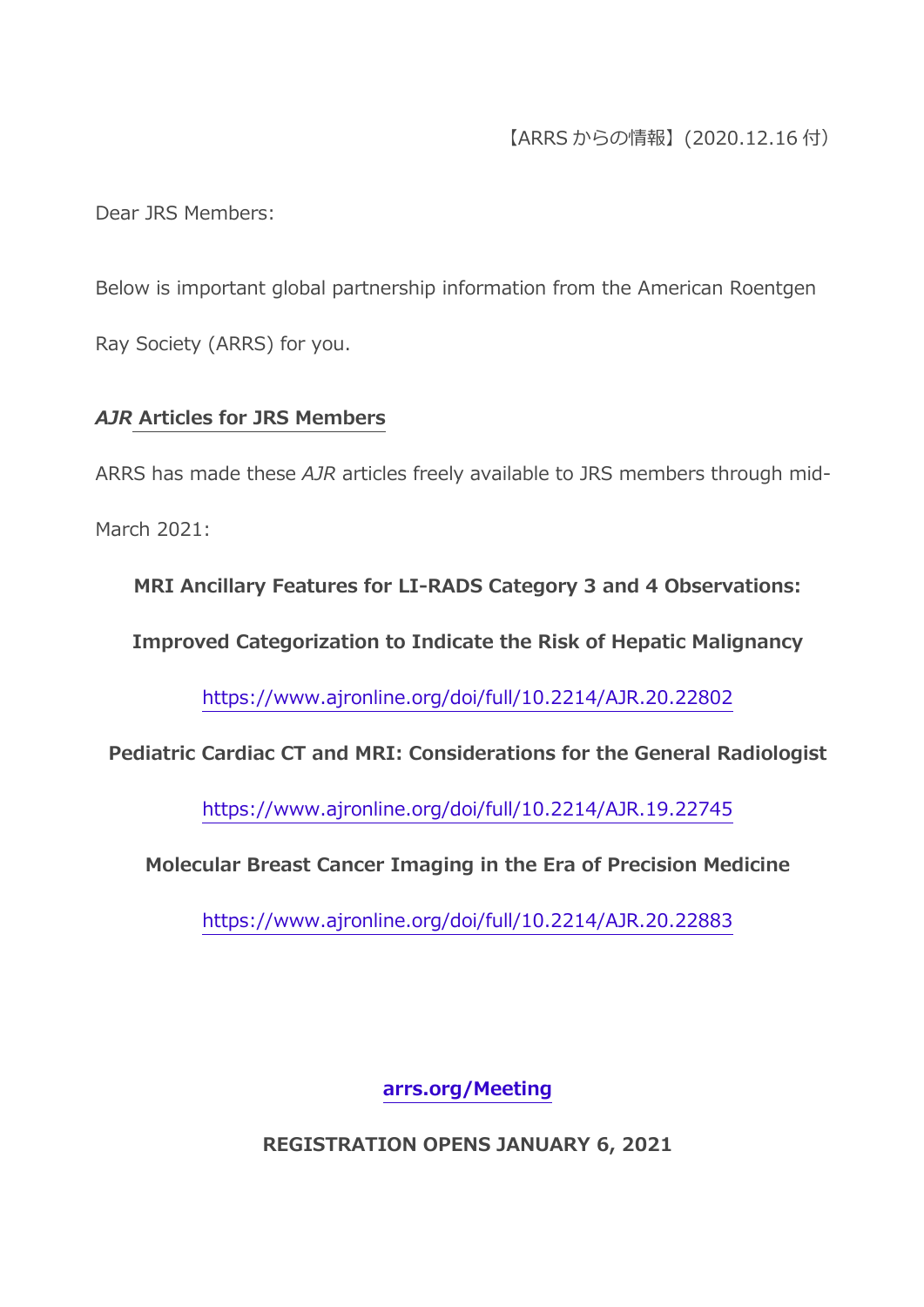## **NEW GLOBAL EDUCATION COURSE: MUSCULOSKELETAL LOWER**

### **EXTREMITY JOINTS WEB LECTURE**

The online, open access course reviews MR features and diagnosis relating to foot, ankle, and hindfoot pain; commonly missed injuries in lower extremity joints; and patterns of injuries seen on knee MRI. Review this course and other global education courses at [www.arrs.org/GlobalEducation.](https://www.arrs.org/GlobalEducation)

### **JRS Members are Invited to Join ARRS**

Through this global partnership ARRS is pleased to offer complimentary online membership for radiology residents in a training program and for radiologists in fellowship training. ARRS also offers a significant discount on ARRS online membership for JRS members in active practice in Japan.

Please follow the steps below in order to become an ARRS member:

- 1. Create an account at: <http://www.arrs.org/createProfile>
- 2. Once the account has been created:
	- 1. Click on Membership
	- 2. Click on Join ARRS
	- 3. Click on the Join ARRS Online Membership Application

**Button**